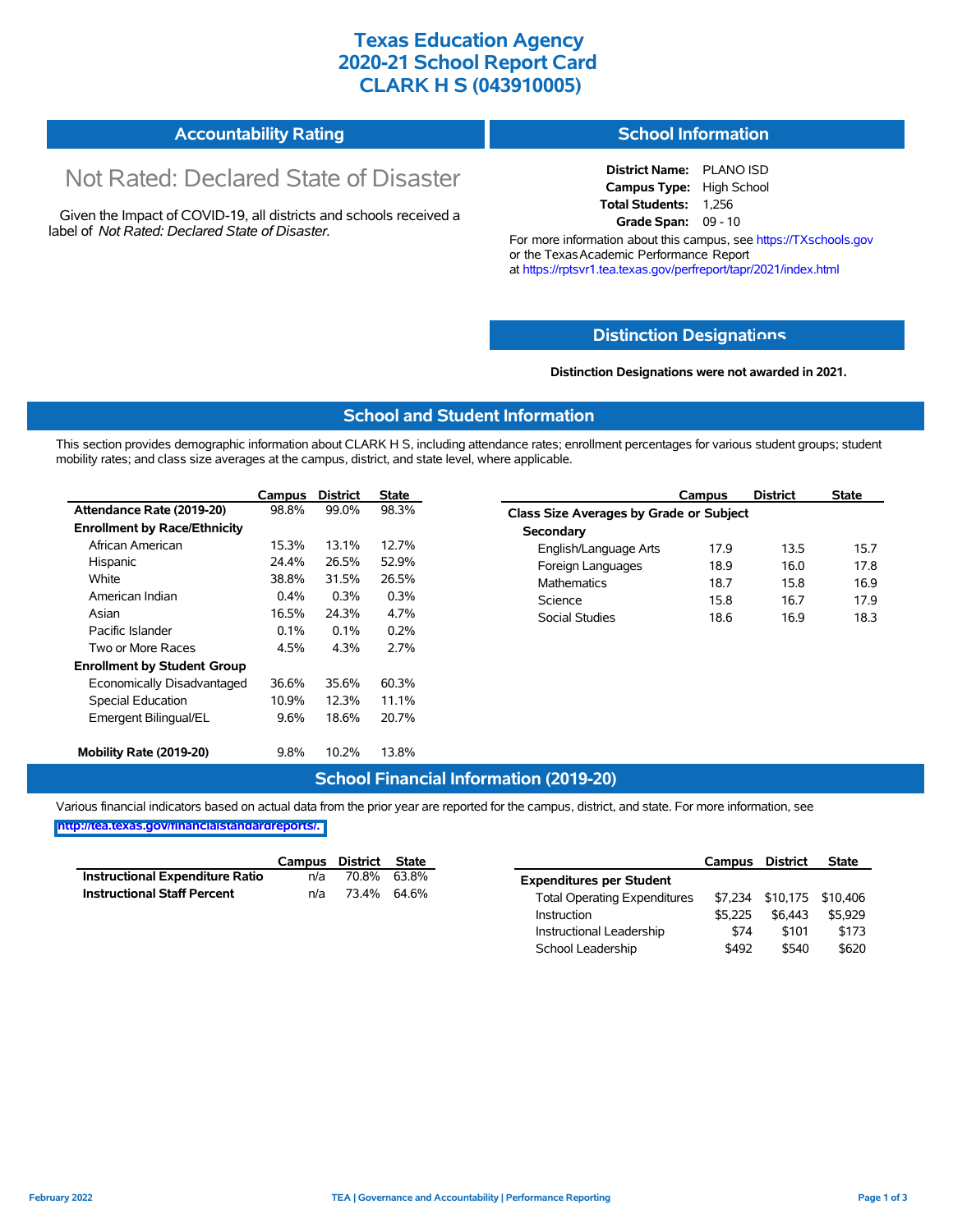## **Texas Education Agency 2020-21 School Report Card**

### **STAAR Outcomes**

This section provides STAAR performance and outcomes. **Please note that due to the cancellation of spring 2020 STAAR administration due to the COVID-19 pandemic, 2019 results are shown.**

|                                                                                                                     |      |              |      |      | African |     |       | American |       | <b>Pacific</b>           | or<br>More | Econ          |  |
|---------------------------------------------------------------------------------------------------------------------|------|--------------|------|------|---------|-----|-------|----------|-------|--------------------------|------------|---------------|--|
|                                                                                                                     |      | <b>State</b> |      |      |         |     | White | Indian   | Asian | Islander                 | Races      | <b>Disadv</b> |  |
| District Campus American Hispanic<br>STAAR Performance Rates at Approaches Grade Level or Above (All Grades Tested) |      |              |      |      |         |     |       |          |       |                          |            |               |  |
| All Subjects                                                                                                        | 2021 | 67%          | 78%  | 81%  | 71%     | 69% | 89%   | 29%      | 94%   | $\ast$                   | 92%        | 66%           |  |
|                                                                                                                     | 2019 | 78%          | 86%  | 85%  | 67%     | 83% | 91%   | 100%     | 94%   | ٠                        | 90%        | 75%           |  |
| ELA/Reading                                                                                                         | 2021 | 68%          | 78%  | 82%  | 67%     | 67% | 90%   | $\ast$   | 95%   | $\ast$                   | 93%        | 65%           |  |
|                                                                                                                     | 2019 | 75%          | 85%  | 83%  | 60%     | 81% | 90%   | $\ast$   | 92%   | $\blacksquare$           | 90%        | 71%           |  |
| <b>Mathematics</b>                                                                                                  | 2021 | 66%          | 77%  | 69%  | 65%     | 61% | 76%   | $\ast$   | 84%   | $\blacksquare$           | 75%        | 57%           |  |
|                                                                                                                     | 2019 | 82%          | 88%  | 81%  | 69%     | 82% | 86%   | $\ast$   | 93%   | ٠                        | 85%        | 73%           |  |
| Science                                                                                                             | 2021 | 71%          | 80%  | 89%  | 83%     | 78% | 95%   | $\ast$   | 94%   | $\ast$                   | 95%        | 74%           |  |
|                                                                                                                     | 2019 | 81%          | 87%  | 91%  | 79%     | 89% | 94%   | $\ast$   | 98%   | L,                       | 93%        | 85%           |  |
| STAAR Performance Rates at Meets Grade Level or Above (All Grades Tested)                                           |      |              |      |      |         |     |       |          |       |                          |            |               |  |
| All Subjects                                                                                                        | 2021 | 41%          | 56%  | 60%  | 41%     | 40% | 74%   | 14%      | 79%   | $\ast$                   | 72%        | 37%           |  |
|                                                                                                                     | 2019 | 50%          | 65%  | 68%  | 42%     | 61% | 77%   | 50%      | 85%   | $\overline{\phantom{a}}$ | 72%        | 52%           |  |
| ELA/Reading                                                                                                         | 2021 | 45%          | 59%  | 70%  | 49%     | 50% | 83%   | $\ast$   | 84%   | $\ast$                   | 78%        | 47%           |  |
|                                                                                                                     | 2019 | 48%          | 65%  | 72%  | 44%     | 66% | 80%   | $\ast$   | 85%   | $\overline{\phantom{a}}$ | 79%        | 54%           |  |
| Mathematics                                                                                                         | 2021 | 37%          | 53%  | 22%  | 13%     | 12% | 33%   | $\ast$   | 36%   | $\overline{\phantom{a}}$ | 50%        | 13%           |  |
|                                                                                                                     | 2019 | 52%          | 66%  | 47%  | 34%     | 42% | 55%   | $\ast$   | 73%   | $\overline{\phantom{a}}$ | 38%        | 40%           |  |
| Science                                                                                                             | 2021 | 44%          | 57%  | 64%  | 49%     | 43% | 77%   | $\ast$   | 80%   | $\ast$                   | 68%        | 37%           |  |
|                                                                                                                     | 2019 | 54%          | 66%  | 73%  | 47%     | 62% | 83%   | $\ast$   | 90%   | $\blacksquare$           | 70%        | 56%           |  |
| STAAR Performance Rates at Masters Grade Level (All Grades Tested)                                                  |      |              |      |      |         |     |       |          |       |                          |            |               |  |
| All Subjects                                                                                                        | 2021 | 18%          | 31%  | 18%  | 6%      | 7%  | 25%   | 0%       | 36%   | $\ast$                   | 24%        | 6%            |  |
|                                                                                                                     | 2019 | 24%          | 39%  | 29%  | 11%     | 20% | 34%   | 13%      | 49%   | $\blacksquare$           | 27%        | 16%           |  |
| ELA/Reading                                                                                                         | 2021 | 18%          | 29%  | 18%  | 5%      | 6%  | 23%   | $\ast$   | 32%   | $\ast$                   | 29%        | 6%            |  |
|                                                                                                                     | 2019 | 21%          | 36%  | 24%  | 8%      | 15% | 28%   | $\ast$   | 40%   | $\overline{a}$           | 22%        | 11%           |  |
| <b>Mathematics</b>                                                                                                  | 2021 | 18%          | 31%  | 5%   | 1%      | 2%  | 7%    | $\ast$   | 20%   | $\blacksquare$           | 0%         | 4%            |  |
|                                                                                                                     | 2019 | 26%          | 43%  | 26%  | 15%     | 20% | 32%   | $\ast$   | 54%   | $\blacksquare$           | 15%        | 21%           |  |
| Science                                                                                                             | 2021 | 20%          | 31%  | 28%  | 11%     | 11% | 37%   | $\ast$   | 51%   | $\ast$                   | 21%        | 9%            |  |
|                                                                                                                     | 2019 | 25%          | 37%  | 42%  | 15%     | 30% | 48%   | $\ast$   | 66%   | ٠                        | 44%        | 23%           |  |
| <b>STAAR Assessment Participation (All Grades Tested)</b>                                                           |      |              |      |      |         |     |       |          |       |                          |            |               |  |
| All Subjects                                                                                                        | 2021 | 88%          | 86%  | 92%  | 87%     | 93% | 93%   | 78%      | 95%   | $\ast$                   | 78%        | 88%           |  |
|                                                                                                                     | 2019 | 99%          | 100% | 100% | 100%    | 99% | 99%   | 100%     | 100%  | $\ast$                   | 99%        | 100%          |  |
| ELA/Reading                                                                                                         | 2021 | 89%          | 87%  | 95%  | 92%     | 96% | 94%   | 80%      | 98%   | $\ast$                   | 92%        | 94%           |  |
|                                                                                                                     | 2019 | 99%          | 100% | 100% | 100%    | 99% | 99%   | $\ast$   | 100%  | $\ast$                   | 99%        | 100%          |  |
| <b>Mathematics</b>                                                                                                  | 2021 | 88%          | 86%  | 86%  | 84%     | 88% | 91%   | $\ast$   | 84%   |                          | 47%        | 82%           |  |
|                                                                                                                     | 2019 | 100%         | 100% | 100% | 100%    | 99% | 99%   | $\ast$   | 100%  |                          | 100%       | 100%          |  |

- Indicates there are no students in the group.<br>\* Indicates results are masked due to small numbers to protect student confidentiality.<br>n/a Indicates data reporting is not applicable for this group.

**Two**